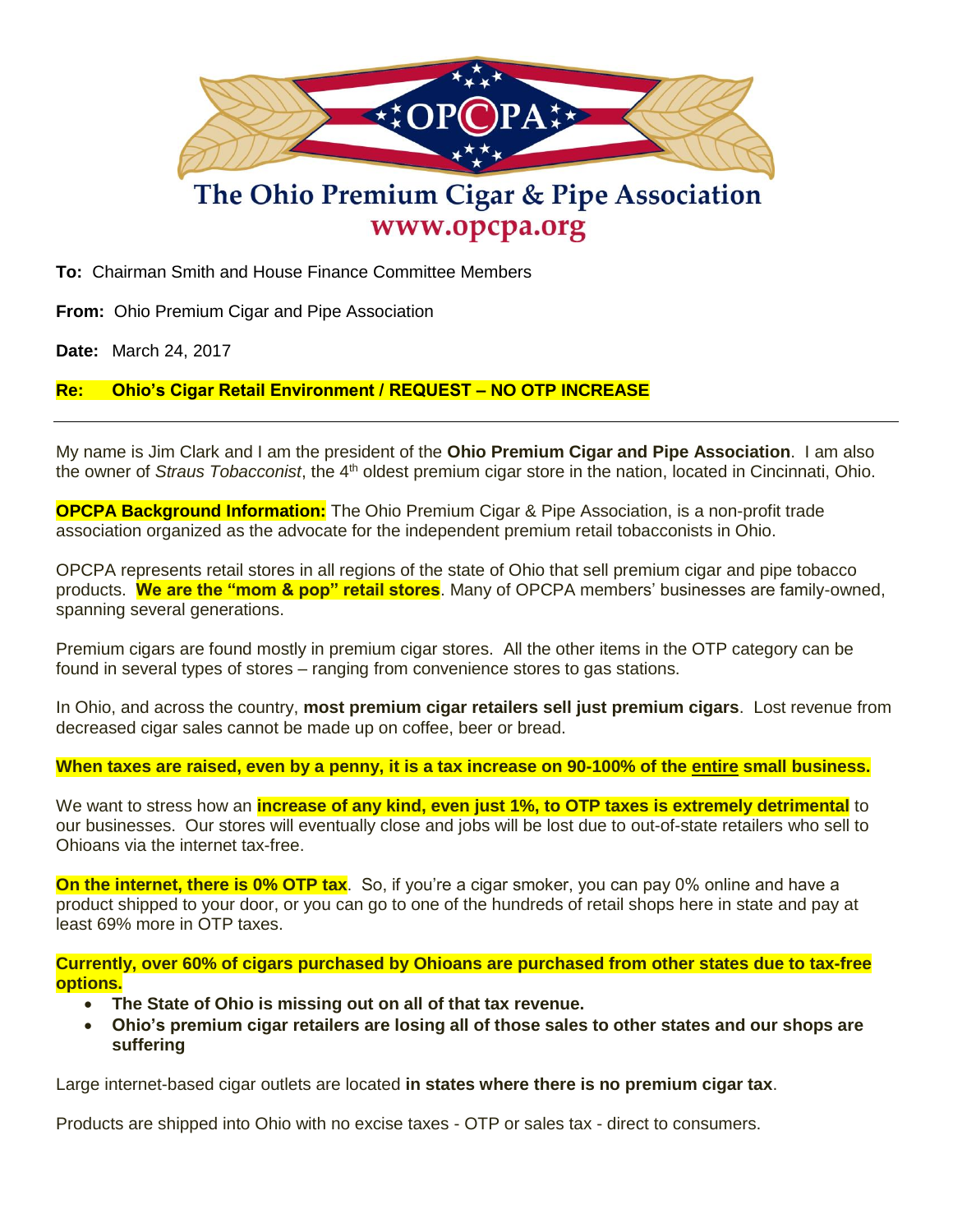### **Real Example Comparing Ohio Store Purchase vs. Legal Internet Purchase:**

Here is a simple case-study showcasing how it is **easier (and cheaper) to do business outside of Ohio** due to OTP taxes.

#### **I urge you to now to please look at this table below to compare costs.**

These figures are based on the sale of the Romeo and Julieta 1875 Churchill that is hand made in the Dominican Republic by the world's largest premium cigar manufacturer - Altadis, USA.

## **ROMEO Y JULIETA 1875 CHURCHILL** - Manufacturer's list price for a box of 25 cigars is \$105.49.

| <b>Purchase Comparisons</b>         | <b>CURRENT</b> | 2017<br><b>PROPOSAL</b> | <b>ONLINE</b> |
|-------------------------------------|----------------|-------------------------|---------------|
| Add Ohio OTP Tax                    | \$17.93        | \$72.78                 | \$0.00        |
| Freight / Shipping Charged          | \$2.10         | \$2.10                  | \$6.99        |
| <b>Total Cost for Ohio Retailer</b> | \$125.52       | \$180.78                | n/a           |
| Our Store's Sale Price              | \$200.25       | \$325.00                | \$109.00      |
| <b>Add Sales Tax</b>                | \$14.02        | \$18.69                 | \$0.00        |
| <b>Total Price Paid by Consumer</b> | \$214.27       | \$343.69                | \$116.98      |

As you can see, the OTP tax increase of 2017 would add **over \$120 to just this single purchase**.

**Common sense will drive all purchases of cigars to online stores.**

The 2017 OTP tax proposal will make premium cigar purchases close to **300% more expensive in Ohio** than online.

The State of Ohio and all brick and mortar shops will **both** suffer. For example, the current cost to the state in lost revenue is almost \$30 on this transaction alone (\$17.93 in OTP and over \$14 in lost sales tax - depending on the retailer markup).

**An increase in the OTP will push more and more brick and mortar consumers to the out-of-state and online suppliers.** Going forward, Ohio will not see rising OTP revenues - the state and will struggle to maintain the current levels of collection.

The Ohio Premium Cigar and Pipe Association **urges you to NOT increase OTP taxes**.

P.S. - If you raise the OTP tax, then **no small business tax cut or income tax cut of any kind will ever matter, because our businesses will not be open any longer**.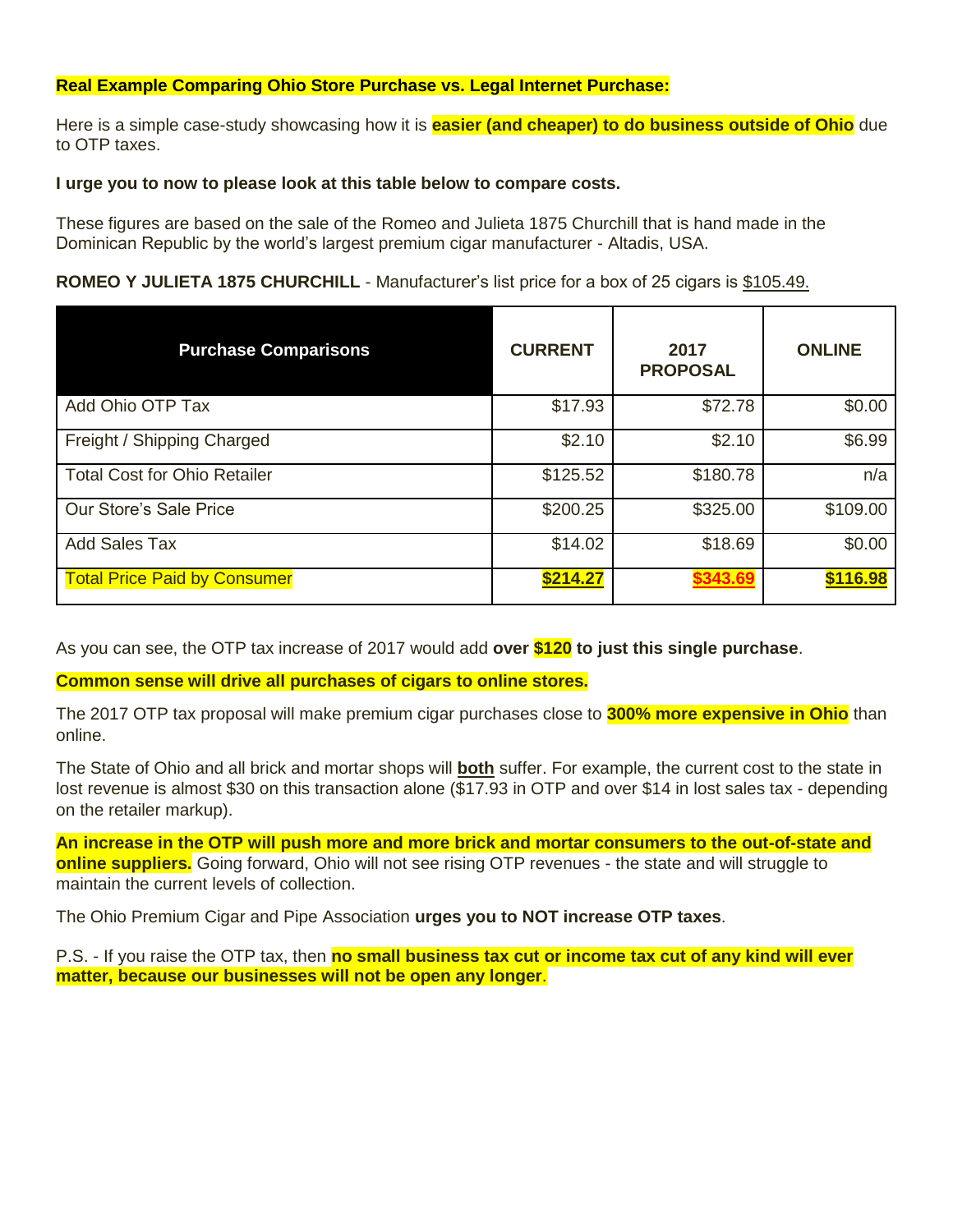

#### **Straus Tobacconist - Cincinnati**

410 Walnut St.

Cincinnati OH 45202 [www.e-straus.com](http://www.e-straus.com/) (513) 621-3388

| Ticket # 10028507<br>2/1/2017 5:22:43 PM |     | User:                                      | <b>JCLARK</b> |  |
|------------------------------------------|-----|--------------------------------------------|---------------|--|
| Name: Jim Clark                          |     |                                            |               |  |
| Item                                     | Qty | Price                                      | Total         |  |
| Description                              |     |                                            |               |  |
| <b>RyJ Churchill</b>                     | 25  | 8.90                                       | 222.50        |  |
| Romeo y Julieta Churchill                |     |                                            |               |  |
| Discount (10% Box Discount)              |     | $-22.25$                                   |               |  |
|                                          |     |                                            |               |  |
| Subtotal                                 |     |                                            | 200.25        |  |
| Tax                                      |     |                                            | 14.02         |  |
| Total                                    |     |                                            | 214.27        |  |
| Tender:                                  |     |                                            |               |  |
| CASH                                     |     |                                            | 214.27        |  |
| Number of line items purchased:          |     | 1                                          |               |  |
| Thank you!                               |     |                                            |               |  |
| Remember to LIKE us on Facebook to       |     | <b>Total discount -</b><br>You saved 22.25 |               |  |

keep up-to-date on what's happening!